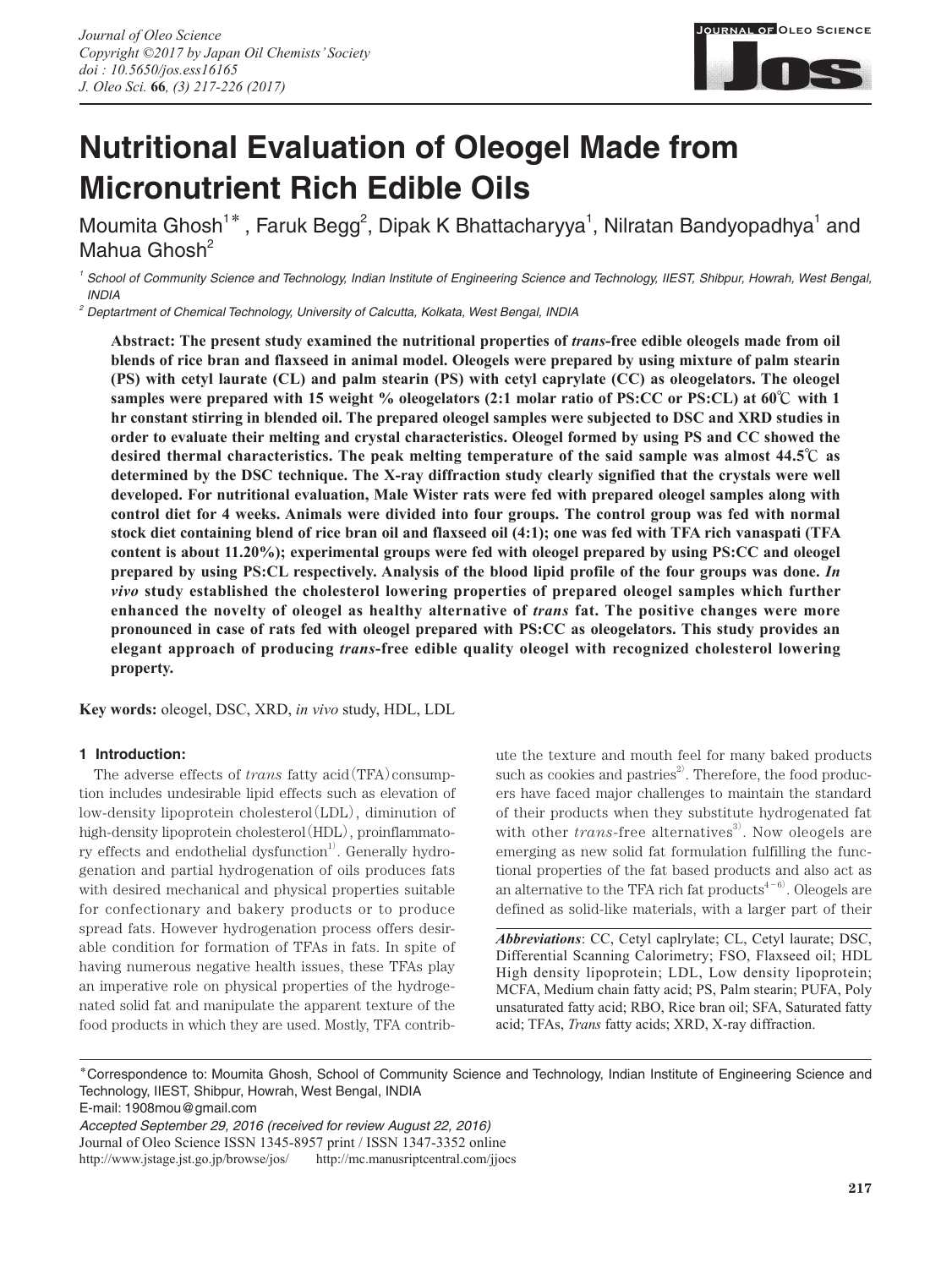composition being a liquid (usually above 90 wt  $\%$  of oil). having features and rheological properties like solids $\binom{7}{2}$ . Oleogelators are recognized as anhydrous, self-standing, thermo-reversible, viscoelastic materials structured by a three-dimensional supramolecular network of self-assembled molecules $^{6, 8)}$ .

Substances shown to form oleogels with edible oils include lecithin, sorbitan tristearate, monoacylglycerides, a mixture of phytosterol and oryzanol, ricinelaidic acid, fatty acids, fatty alcohols, 12-hydroxystearic acid, wax esters, and waxes have been reported $^{9-14)}$ . Recently, some researchers have even demonstrated interesting food based applications of oleogelation such as replacement of solid fats and reduction of saturated fats in ice  $c$ reams<sup>15</sup>, cooked frankfurters $^{16)}$ , sausages and cookies $^{17)}$  as well as for development of delivery systems of nutraceuticals. Three alternative approaches of oil structuring was done using wax crystals(shellac), polymer strands(hydrophilic cellulose derivative), and emulsion droplets as structurant in one study<sup>18)</sup>. Another interesting study examined the physical properties of soybean oil oleogels and commercial confectionery filling fats and evaluated the oil migration properties in model praline systems. Result demonstrated a migration delaying property of prepared oleogels $^{19}$ . Currently, a review study aimed to provide a complete and brief overview of the field of oil structuring with special importance on the updates from recent years and numerous categories of novel food-grade oleogelators and their possible food applications were explained $^{20)}$ .

In the present study edible oleogels were prepared from blends of rice bran oil $(RBO)$  and flaxseed oil $(FSO)$  using palm stearin(PS)and cetyl caprylate(CC)and palm stearin and cetyl laurate(CL)as oleogelator. All ingredients used are of food grade. The oils were chosen considering their health benefits due to presence of various micronutrients. The oils were blended in 4:1 ratio(RBO: FSO)to have the benefits of both the oils and retain the oxidative stability of the blend. By blending we could offer a product with better nutritive value<sup>21)</sup>. Gelators were chosen based on our previous study. Palm stearin(PS), obtained as a solid fraction from palm oil by partial crystallization at controlled temperature, is a useful source of natural hard vegetable fat for bakery products due to its  $\beta'$  crystals. On the other hand, cetyl caprylate(CC)and cetyl laurate(CL)has desired melting temperature  $(42-45\degree\text{C})$  to be used as a gelator in food preparation. Along with β' crystal structure, CC and CL provides the initial sol formation and later the gelling characteristics like other high melting gelator.

The oleogels prepared from above raw materials were physically characterized and subjected for evaluation of nutritional properties in animal model. The data were compared with TFA containing standard vanaspati sample.

#### **2 Experimental**

#### 2.1 Characterization of Oleogel

#### 2.2.1 Materials

Refined rice bran oil(RBO)was supplied by Sethia Oil Mills, Burdwan, India. Refined flaxseed oil(FSO)was purchased from local market. The fatty acid composition of RBO and FSO were determined by GC(Agilent, 6890N). Refined palm stearin(PS)was supplied by Budge Budge Refineries Ltd, West Bengal, India. Lipozyme TLIM(*Thermomyces lanuginose*)was obtained from Novozyme India Ltd., Bangalore, India, as a gift. All other chemicals were procured from Merck India Ltd and of 99% A. R Grade.

2.1.2 Preparation of Cetyl caprylate(CC)and cetyl laurate  $CL)$ 

CC and CL were prepared by enzymatic esterification of cetyl alcohol with caprylic acid and lauric acid respectively at 2:1 and 3:1 molar ratio at 65℃ using lipozyme enzyme TLIM(*Thermomyces lanuginose*)under vacuum for 24 hr. 2.1.3 Oleogel preparation

Blended oil of RBO and FSO at 4:1 w/w ratio was used as the liquid medium in this study. Mixture of palm stearin  $(PS)$  with cetyl caprylate  $(CC)$  and mixture of PS with cetyl laurate  $CL$ ) at 2:1 molar ratio were used as oleogelators and the oleogels were prepared with blended oils by adding 15 weight % gelator of the oil used. The mixtures were stirred at 300 rpm and heated to 60℃ to ensure complete melting of the oleogelators on a magnetically stirred hot plate. The reaction was conducted for 1 hr. Finally the hot mixtures were put into sterile teflon vials and capped and kept at 4℃ overnight. Then the samples were stored at  $-20^{\circ}$  for further analysis.

2.1.4 Thermal analysis

The thermal properties of gel samples were determined by Differential Scanning Calorimetry(DSC). 1 mg of sample was placed in an aluminum pan sealed with a pinhole lid and oxidized in the presence of dry air(Gateway Airgas, St. Louis, Mo, USA), which was pressurized in the module at a constant pressure of 200 psi. The rate of temperature variation was 5℃/min for heating. Samples were heated from 20℃ to 120℃. The melting temperatures of the gel samples were determined by differential scanning calorimetry using a TGA/DSC1 thermal analyzer from Mettler, Toledo, Switzerland, using software STAR<sup>e</sup> System. 2.1.5 X-ray Diffraction measurement

X-ray diffraction(XRD)patterns of the oleogels were taken with a P.W 3040/60 model X-Ray Diffractometer (PANalytical, Netherland). Angular scans from 2.0 to 70°  $(2\theta)$  were performed at  $2^{\circ}$  / min scan rate with a Cu source X-ray tube. The slit width was 1mm and the peaks were determined with the help of 'Xpert High Score Plus' software.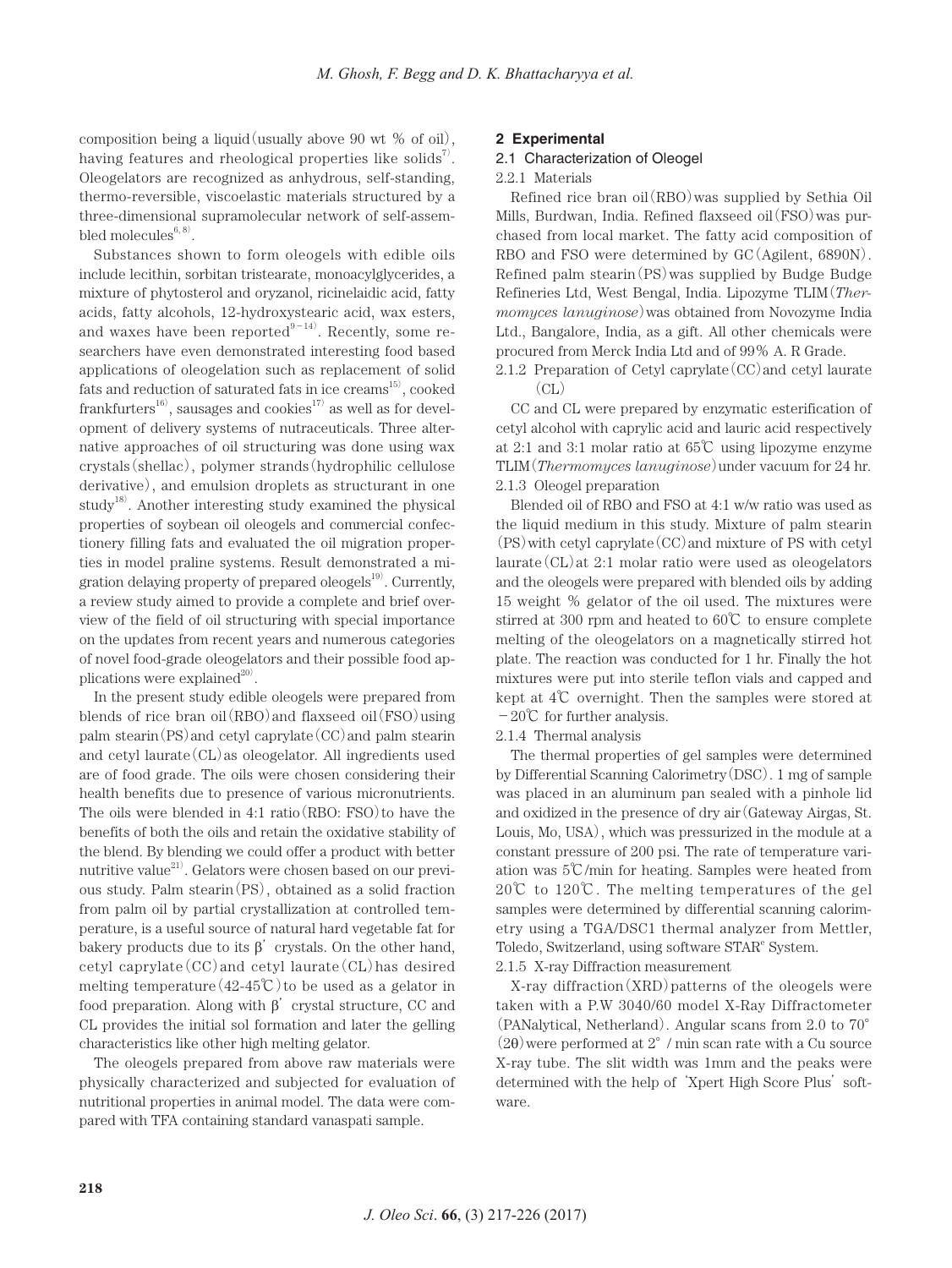#### 2.2 Feeding experiment of prepared oleogel samples

# 2.2.1 Experimental

Male Wister rats weighing 80–100 g were grouped into four groups(six rats in each group)randomly and housed in individual cages, under a 12-h light/dark cycle. The gain in body weight of animals was monitored at regular intervals. The total experimental period was of 28 days. This animal experiment was conducted under the supervision of Animal Ethical Committee formed under Department of Chemical Technology, University of Calcutta. The rats were fed balanced diet having the following composition: fat free casein-18%(protein source), fat-20%, starch-55%(carbohydrate source), Salt mixture 4%[composition of salt mixture No.12(wt in gm): NaCl-292.5; KH<sub>2</sub>PO<sub>4</sub>-816.6; MgSO<sub>4</sub>-120.3; CaCO<sub>3</sub>-800.8; FeSO<sub>4</sub>, 7H<sub>2</sub>O-56.6; KCl-1.66; MnSO<sub>4</sub>, 2H<sub>2</sub>O-9.35; ZnCl<sub>2</sub>-0.5452; CuSO<sub>4</sub>, 5H<sub>2</sub>O-0.9988; CoCl<sub>2</sub>-,  $6H_2O-0.0476$ <sup>[22]</sup>; cellulose-3%; and one multivitamin capsule(Vitamin A.I.P. 10,000 units, thiamine mononitrate I.P.5mg, vitamin B.I.P. 5 mg, calcium pantothenate USP 5 mg, niacinamide I.P. 50 mg, ascorbic acid I.P. 400 units, cholecalciferol USP 15 units, menadione I.P-9.1mg, folic acid I.P -1 mg and vitamin E USP  $(0.1 \text{ mg})$  per kg of diet. The diet was adequate in all nutrients. Among the four groups, one was fed with TFA rich vanaspati(TFA content is about  $11.20\%$ ) in the diet. The control group was fed with normal stock diet containing blend of rice bran oil and flaxseed oil $(4:1)$  and case groups were fed with oleogel prepared by using PS:CC as oleogelators and oleogel prepared by using PS:CL as oleogelators respectively. The protein content of the food was analyzed using the Kjeldahl method, fat by the Soxhlet method, and ash and moisture content by oven assay. On the final day of sacrifice, after 12 h fasting, the rats were anaesthetized by chloroform and 5 ml of blood was taken from the heart. The liver and brain was isolated, rinsed with ice cold saline, blotted, weighed and stored at  $-20^{\circ}$  for future experiments. The experimental animals were assembled into four groups based on their diet i.e.

- Group 1: Rats fed with normal stock diet using blend of rice bran oil and flaxseed oil $(4:1)$ as fat source
- Group 2: Rats fed with normal stock diet using TFA rich vanaspati as fat source
- Group 3: Rats fed with normal stock diet using oleogel prepared by using PS and CC as oleogelators as fat source.
- Group 4: Rats fed with normal stock diet using oleogel prepared by using PS and CL as oleogelators as fat source.

#### 2.2.2 Analysis of serum Lipids

According to the standard methods, the lipid components such as total cholesterol, HDL cholesterol and LDL cholesterol were analyzed using enzyme kits supplied by Merck India Ltd., Mumbai, India.

#### 2.2.3 Analysis of Tissue Lipids

Tissue(liver, brain)lipid was extracted by the method of Folch *et al.*<sup>23</sup>. Total lipid content of liver, brain was analyzed. The liver and brain lipids were used for the estimation of total cholesterol, HDL cholesterol, LDL cholesterol, TAG by using standard kits.

#### 2.3 Statistical analysis:

All data were analyzed as triplicate and the results were expressed as mean  $\pm$  SEM(n=3). A normality test(oneway ANOVA)was done for all samples and the p value was determined at  $p < 0.05$ .

#### **3 Result**

# 3.1 Preparation of cetyl caprylate(CC)and cetyl laurate (CL)as oleogelators

The success of oleogels preparation depends mostly on the ability of an oleogelator or a mixture of oleogelators to form a network structure in order to entrap and hold liquid oil. Oleogelator, the building blocks of oleogel thus provides most effective outer part of oleogel structures. In this study, two new kind of oleogelators, cetyl caprylate(CC) and cetyl laurate  $(CL)$  were prepared by enzymatic esterification of cetyl alcohol with caprylic acid and cetyl alcohol with lauric acid respectively at 2:1 and 3:1 molar ratio. MCFAs(caprylic acid, lauric acid used in this study), known to have lower calorie content and do not promote fat deposition in the body. They also contribute to enhance metabolism for burn even more calories. Now-a-days obesity is a major health concern among people in India and other developed countries. Excessive amount of body fat severely increases possibility of diseases and health problems, such as heart disease, diabetes and high blood pressure. Therefore the strategic management of diet including healthy lipids instead of *trans* fatty acid rich lipid is prime important. Regarding this concept, the present study aimed at preparation of novel kind of oleogels by utilizing beneficial MCFA rich oleogelators. The enzymatic esterification of cetyl alcohol and MCFAs(caprylic acid, lauric acid used in this study) separately was done at  $65\degree$  for 24 hr using Lipozyme TLIM(*Thermomyces lanuginosus*)at 10 weight %. Two different molar ratio were studied that were 2:1 and 3:1 molar ratio of cetyl alcohol and MCFAs. The enzymatic product was collected at 24 hr and subjected to determine acid value, melting point and ester content. After refining, the ester content and the absence of free fatty acid and alcohol was confirmed by thin layer chromatography and determination of acid value and melting point were performed by AOCS official method for each sample. It was observed from Table 1 that, initially the melting points of all the samples obtained at different molar ratios of cetyl alcohol and MCFAs were high but as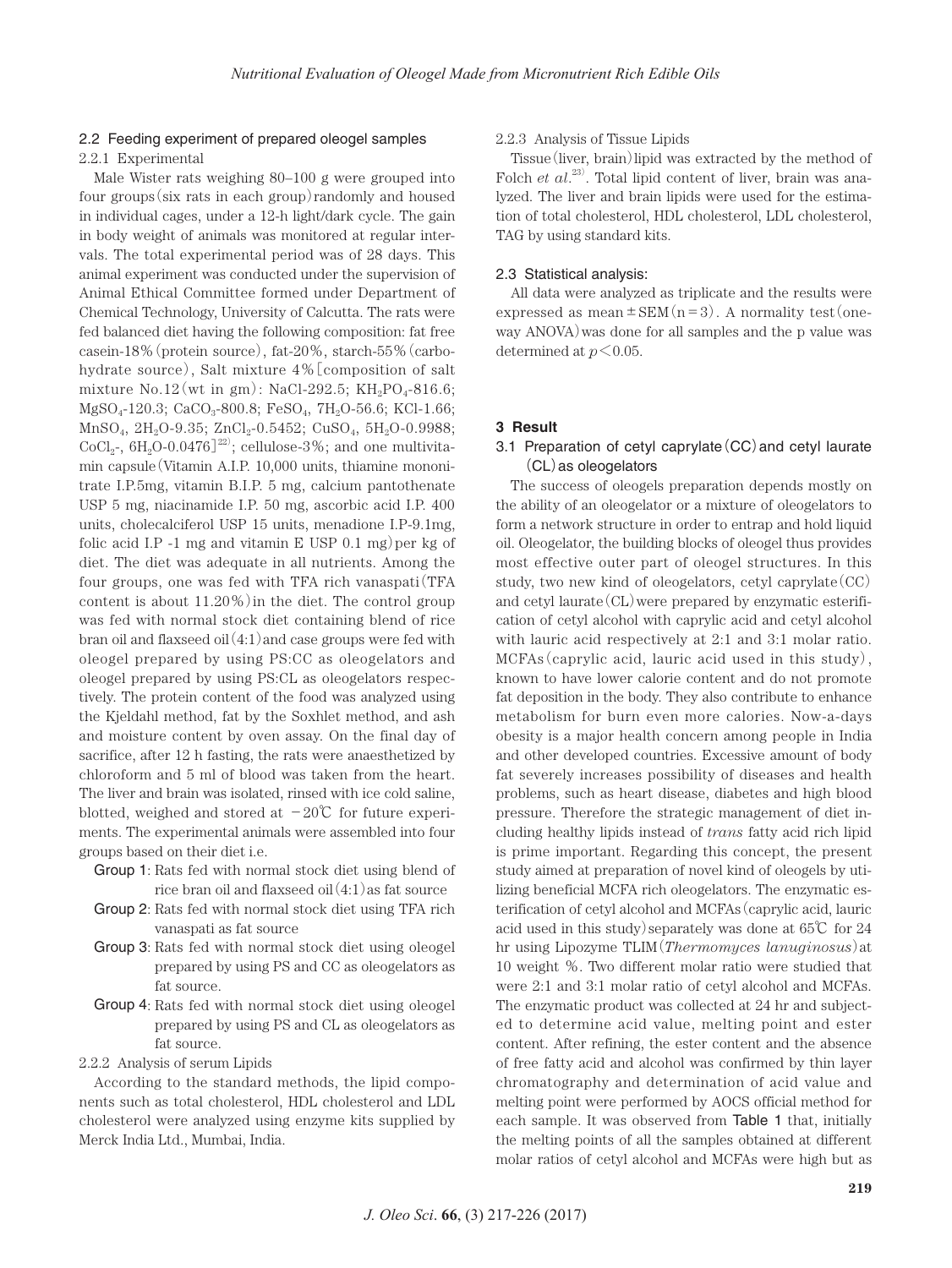| Sample<br>(Cetyl)               | CC prepared at different concentration of<br>cetyl alcohol and caprylic acid |                       |                          | CL prepared at different concentration of<br>cetyl alcohol and lauric acid |                       |                  |
|---------------------------------|------------------------------------------------------------------------------|-----------------------|--------------------------|----------------------------------------------------------------------------|-----------------------|------------------|
| alcohol:<br>MCFA <sub>s</sub> ) | AV                                                                           | EC(%)                 | MP(C)                    | AV                                                                         | EC(%)                 | MP(C)            |
| 2:1                             | $0.50 \pm 0.12$                                                              | $56 \pm 120$          | $41.20 \pm 1.8$          | $0.81 \pm 0.10$                                                            | $62 \pm 0.55$         | $40.60 \pm 1.0$  |
| 3:1                             | $0.33 \pm 0.13$                                                              | $81 \pm 0.56^{\circ}$ | $45.10 \pm 0.19^{\circ}$ | $0.50 \pm 0.35$                                                            | $86 \pm 0.16^{\circ}$ | $42.20 \pm 0.80$ |
|                                 |                                                                              |                       |                          |                                                                            |                       |                  |

**Table 1** Acid Value (AV), ester content (EC) and melting point (MP) of cetyl caprylate (CC) and cetyl laurate(CL)prepared at 2:1 and 3:1 molar ratio of cetyl alcohol : caprylic acid and cetyl alcohol : lauric acid respectively.

<sup>a</sup> comparison between 2:1 group with 3:1 group for both cases; Value = Mean + SEM (n=3)

esterification reaction proceeds their melting points gradually reduced. This phenomenon could be justified by the fact that during the course of esterification reaction, the fatty acid was rearranged and new structure with altered composition was formed which had decreased melting point. However, depending on three parameters, desired melting point, higher ester content and low acid value, the enzymatic product prepared at 3:1 molar ratio of cetyl alcohol and MCFAs at 24 hr was optimized. Cetyl caprylate (CC)had desired melting point and ester content that were 45.10℃ and 81.0% respectively along with negligible acid value(0.33). Cetyl laurate(CL)had desired melting point and ester content that were 42.20℃ and 86.0% respectively along with negligible acid value $(0.50)$ .

# 3.2 Gel forming ability

The formation of stable homogenous structure i.e prepared oleogel samples in the present study was the result of successful dissolution of oleogelators in blended oil. The two novel types of oleogelator molecules were prepared at 2:1 molar ratio of PS with CC and PS with CL. The oleogel samples were formed above the melting temperature of the oleogelators  $(60\degree C)$  at 300 rpm with constant stirring. The solutions were then cooled at  $4^{\circ}$  for 24 hr for acquiring crystallization. Gelation was considered successful when the gels did not flow down towards the gravity by inverting the vials<sup>24, 25</sup>). The oleogel samples prepared in this study were assembled in two group i.e. CC oleogel formed by the use of PS and CC as oleogelators and CL oleogel formed by the use of CL in association with PS. The gelation of blended oil by mixture of PS with CC and PS with CL was a result of a crystalline network formation with a gelling concentration of 15 weight %. The gel forming ability of the samples was visually described in Fig. 1.

#### 3.3 Thermal study

Based on gel forming ability, the oleogel samples[prepared with blended oil with 2:1 molar ratio of PS with CC and PS with CL at 15 weight% with 1 hr stirring]were considered as optimized oleogel samples in this study  $(Fig. 2)$ . The thermal behavior of the prepared oleogel samples was studied during melting phase from 20℃ to 100℃. The



# $(A)$ (B)

**Fig. 1** Visual images of oleogel samples prepared at  $(A)$  15 weight % of PS with CC(PS and CC at 2:1 molar ratio)and 15 weight% of PS with CL(PS and CL at 2:1 molar ratio)as oleogelators in blended oil of rice bran and flaxseed.

heating rate was 5℃/min. The onset melting temperature of the first peak of the CC oleogel sample was 35.59℃, the two peak temperature were 38.11℃, 44.55℃ and the end set of melting temperature was 47.78℃. On the other hand, oleogel of CL oleogel group did not show any significant thermogram.

#### 3.4 XRD studies

The XRD results for the two optimized oleogel samples were given in Fig. 3. Wide angle region peaks for CC oleogel were at around 2.44–4.22 Å, while the same region peaks for CL oleogel were at around 3.56–8.46 Å. Also, there were some peaks at around 12.11 Å for CC oleogel, but not for CL oleogel. This was the main difference between the two types. The wide angle diffraction peaks of 0.415nm and 0.373nm present in the said samples were similar to those of the β' form of triacylglycerols. This result clearly indicated that the formed crystals within the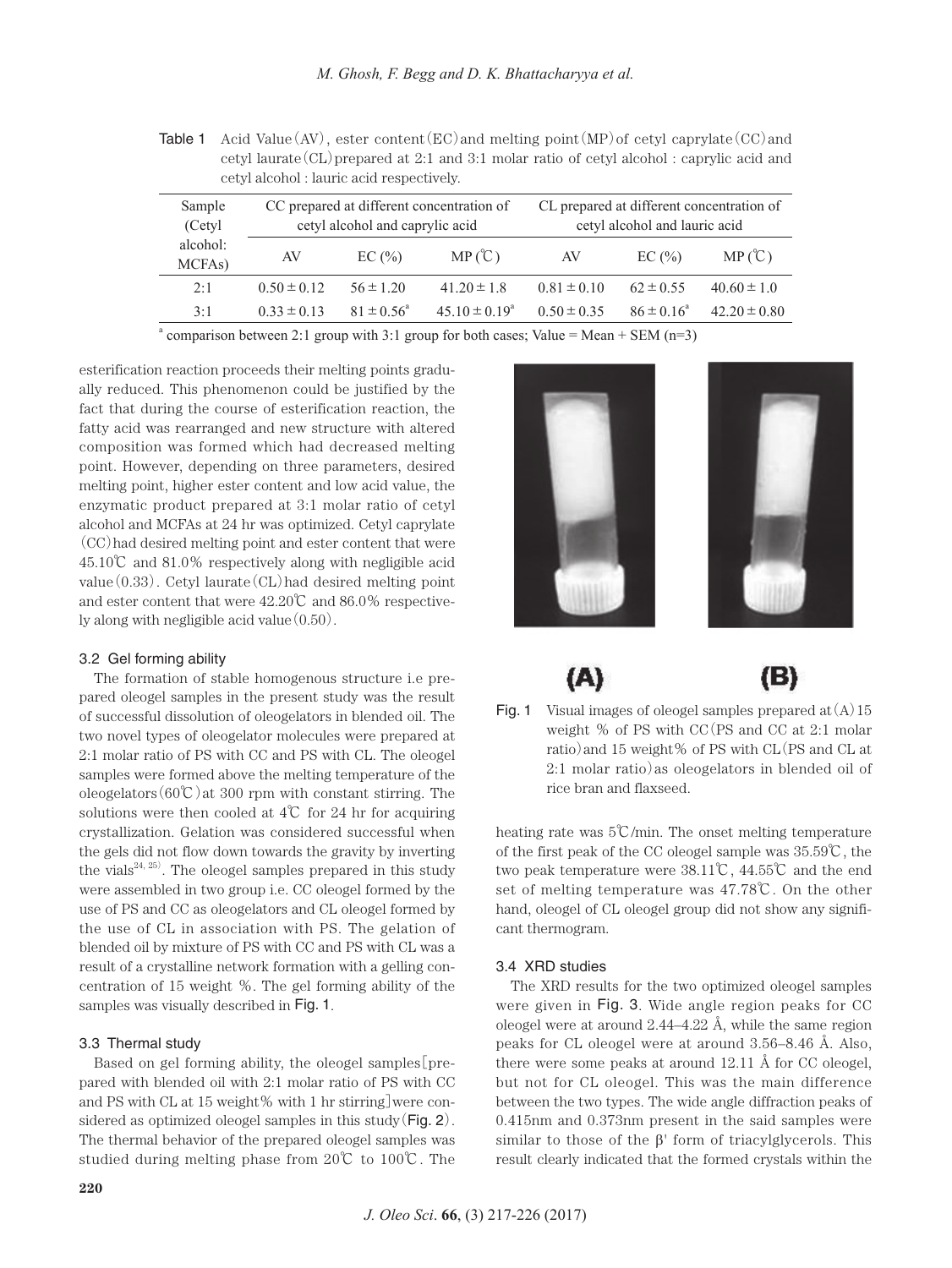





 $(b)$ 

Fig. 2 DSC measurement of the  $(a)$  CC oleogel $(b)$  CL oleogel.

oleogel network were well developed in this direction and causes such clear diffraction intensity. The short spacing spectra at around 4.48 Å observed in both cases of CC oleogel and CL oleogel was distinctive feature of orthorhombic packing which were similar to ß packing of triacylglycerols $^{26)}$ .

# 3.5 Feeding experiment

# 3.5.1 Nutritional Performance of rats fed with experimental oils

The fat level in the diet of experimental model was kept constant at 20 weight % for all the dietary groups. The amount of diet consumed by the different groups was comparable. The effect of feeding dietary lipids on body weight gain, food intake and food efficiency ratio of group 1 (normal), group 2(TFA rich vanaspati fed)and group 3 and 4[CC group and CL group]is presented in Table 2. There was significant difference observed between the body weight gain of normal, vanaspati fed group and oleogel fed groups $(p<0.05)$ . However, there was no significant difference between the body weight gain of the group fed with control oil[blend of rice bran oil and flaxseed oil]and the



Fig. 3 X-ray diffraction patterns of the oleogel prepared at(a)2:1 molar ratio of PS: CC and(b)2:1 molar ratio of PS:CL in experimental oil.

group fed with oleogels[both CC and CL oleogel].

3.5.2 Effect of the different dietary lipids on serum lipid parameters

The serum lipid profile of normal rats fed with dietary lipids is shown in Table 3. The type of fat consumed altered the cholesterol level in serum. Rats fed with control oil had serum total cholesterol of 120.23 mg/dL. The levels of serum cholesterol increased severely in the group fed with TFA rich vanaspati to 152.50 mg/dL in comparison with the normal control group. However the total cholesterol level was significantly low by feeding the rats with CL oleogel and CC oleogel, i.e. 117.23 mg/dL and 112.06 mg/dL respectively. The level of total cholesterol was least in case of CC oleogel. The similar result pattern was found in case of estimation of LDL cholesterol levels and triglyceride levels. The level of HDL cholesterol, which is known as good cholesterol, was found to be present in significantly high level  $(p<0.05)$  by incorporating CC oleogel and CL oleogel in the diets of the rat. The HDL level was higher in case of CC oleogel in comparison to the CL oleogel.

Further, LDL/HDL ratio and total cholesterol(TC)/HDL ratio, the two most commonly used atherogenic indexes of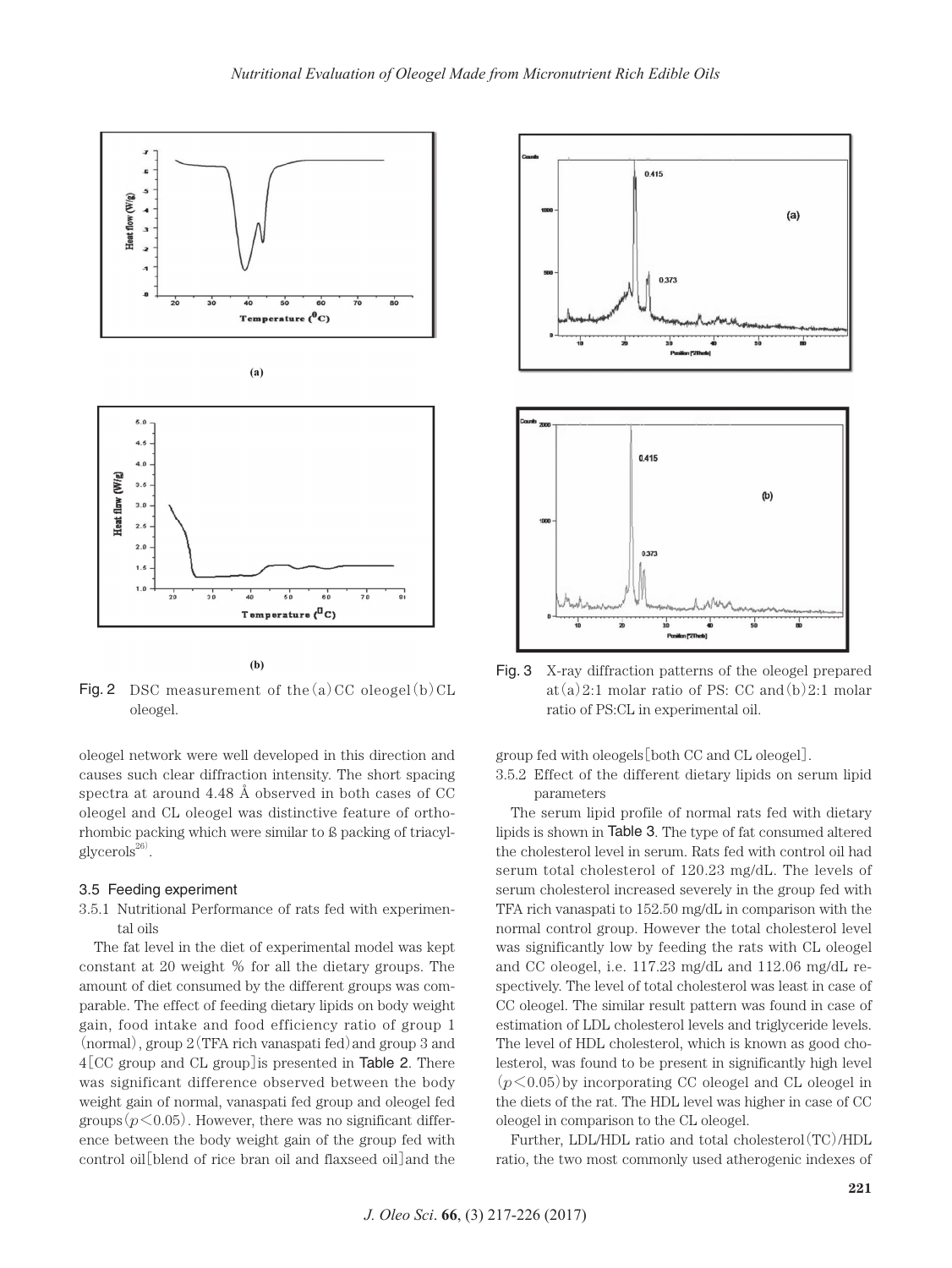Table 2 Effect of feeding dietary lipids on body weight gain of experimental rats.

| Parameters              | Group 1                         | Group 2                         | Group 3                         | Group 4                         |
|-------------------------|---------------------------------|---------------------------------|---------------------------------|---------------------------------|
| Food intake (g/day/rat) | $6.81 \pm 0.19^{bcd}$           | $7.53 \pm 0.17^{\text{acd}}$    | $8.75 \pm 0.06^{\text{abd}}$    | $9.77 \pm 0.11^{\text{abc}}$    |
| Body weight gain(g)     | $38.08 \pm 1.21$ <sup>bcd</sup> | $48.28 \pm 0.23$ <sup>acd</sup> | $35.66 \pm 1.42$ <sup>abd</sup> | 42.33 $\pm$ 1.50 <sup>abc</sup> |
| Food efficiency ratio   | $0.19 \pm 0.01^{bc}$            | $0.23 \pm 0.02$ <sup>ac</sup>   | $0.15 \pm 0.01^{ab}$            | $0.18 \pm 0.09$                 |

<sup>a</sup> comparison between group 1 with other groups ( $p < 0.05$ ), <sup>b</sup> comparison between group 2 with other groups ( $p < 0.05$ ), comparison between group 3 with other groups ( $p < 0.05$ ), decomparison between group 4 with other groups; Value = Mean + SEM  $(n=6)$ 

Table 3 Serum lipid profile (mg/dL) of normal and vanaspati fed rats and oleogel treated rats.

| Parameters              | Group 1                         | Group 2                          | Group 3                          | Group 4                         |
|-------------------------|---------------------------------|----------------------------------|----------------------------------|---------------------------------|
| Total Cholesterol mg/Dl | $120.73 \pm 1.19$ <sup>bc</sup> | $152.50 \pm 1.12$ <sup>ad</sup>  | $112.06 \pm 0.99$ <sup>abd</sup> | $117.23 \pm 2.18^{\rm bc}$      |
| HDL-Cholesterol mg/dL   | $38.63 \pm 0.21$ <sup>bcd</sup> | $27.80 \pm 0.88$ <sup>acd</sup>  | $78.86 \pm 2.32$ <sup>abd</sup>  | $62.98 \pm 0.91$ <sup>abc</sup> |
| LDL Cholesterol mg/dL   | $57.47 \pm 0.09$ <sup>bcd</sup> | $91.73 \pm 0.02$ <sup>acd</sup>  | $12.17 \pm 0.05$ <sup>abd</sup>  | $31.39 \pm 0.05^{\text{abc}}$   |
| Triglyceride mg/dL      | $123.19 \pm 1.35^{\text{bed}}$  | $164.87 \pm 0.86$ <sup>acd</sup> | $105.17 \pm 0.54$ <sup>abd</sup> | $114.33 \pm 0.75^{\text{abc}}$  |
| LDL/HDL cholesterol     | $1.48 \pm 0.12^{bcd}$           | $3.30 \pm 0.10^{\text{acd}}$     | $0.15 \pm 0.01^{\text{abd}}$     | $0.50 \pm 0.05^{\text{abc}}$    |
| TC/HDL cholesterol      | $3.13 \pm 0.03$ <sup>bcd</sup>  | $5.49 \pm 0.09$ <sup>acd</sup>   | $1.42 \pm 0.04$ <sup>abd</sup>   | $1.86 \pm 0.03$ <sup>abc</sup>  |

<sup>a</sup> comparison between group 1 with other groups ( $p < 0.05$ ), <sup>b</sup> comparison between group 2 with other groups ( $p < 0.05$ ),  $\text{°}$  comparison between group 3 with other groups ( $p < 0.05$ ),  $\text{°}$  comparison between group 4 with other groups; Value = Mean + SEM  $(n=6)$ 

Table 4 Liver lipid profile (mg/g tissue) of normal and vanaspati fed rats and oleogel treated rats.

| Parameters               | Group 1                         | Group 2                        | Group 3                         | Group 4                         |
|--------------------------|---------------------------------|--------------------------------|---------------------------------|---------------------------------|
| <b>Total Cholesterol</b> | $18.84 \pm 0.16^{\circ}$        | $21.51 \pm 0.45^{\text{bed}}$  | $15.89 \pm 0.92^{ab}$           | $17.06 \pm 2.05^{\circ}$        |
| HDL-Cholesterol          | $4.92 \pm 0.69^{\text{cd}}$     | $3.16 \pm 0.88$ <sup>cd</sup>  | $8.29 \pm 1.38^{ab}$            | $7.04 \pm 0.93$ <sup>ac</sup>   |
| LDL Cholesterol          | $1.28 \pm 0.15^{bcd}$           | $3.21 \pm 0.11^{\text{acd}}$   | $0.35 \pm 0.06^{\text{ab}}$     | $0.43 \pm 0.14^{ab}$            |
| Triglyceride             | $63.19 \pm 1.90$ <sup>bcd</sup> | $75.97 \pm 0.86^{\text{acd}}$  | $36.27 \pm 0.53$ <sup>abd</sup> | $47.96 \pm 2.75$ <sup>abc</sup> |
| LDL/HDL cholesterol      | $0.26 \pm 0.04^{bcd}$           | $1.02 \pm 0.08$ <sup>acd</sup> | $0.04 \pm 0.03^{ab}$            | $0.06 \pm 0.01^{ab}$            |
| TC/HDL cholesterol       | $3.83 \pm 0.03$ <sup>bcd</sup>  | $6.80 \pm 0.07$ <sup>acd</sup> | $1.91 \pm 0.05^{ab}$            | $2.42 \pm 0.02^{ab}$            |

<sup>a</sup> comparison between group 1 with other groups ( $p < 0.05$ ), <sup>b</sup> comparison between group 2 with other groups ( $p < 0.05$ ), comparison between group 3 with other groups ( $p < 0.05$ ), <sup>d</sup> comparison between group 4 with other groups; Value = Mean + SEM  $(n=6)$ 

normal rats fed with dietary lipids is also shown in Table 3. LDL/HDL and TC/ LDL ratios of rats fed with control oil were 1.48 and 3.13 respectively. The levels of these two indexes increased severely in the group fed with TFA rich vanaspati that were 3.30 and 5.49 respectively. However LDL/HDL and TC/HDL levels were significantly low by feeding the rats with CL oleogel and CC oleogel and were least in case of CC oleogel.

# 3.5.3 Effect of the different dietary lipids on liver lipid parameters

The liver is a primary organ for lipid metabolism. Table 4 depicts the liver lipid profiles of normal, vanaspati fed and oleogels treated rats fed with dietary lipids. Total cholesterol level of liver of group  $1$  (rats fed with control oil) was 18.84 mg/g and 21.51 mg/g in case of group  $2$  (rats fed with vanaspati as dietary lipid in their diet). However the levels of total cholesterol were significantly less $(p<0.05)$  by feeding the rats with group  $3$  (CC oleogel-15.89 mg/g) and group  $4$  (CL oleogel-17.06 mg/g). The liver triglyceride concentration was also altered significantly by the type of fat given to the rats. The level of triglyceride was low by 26.92% and 15.23% in rats fed with group 3 and group 4 respectively in comparison to group 1 i.e. normal control group and by 39.70% and 28.01% in rats fed with group 3 and group 4 respectively in comparison to group 2. There was a significant low levels of LDL cholesterol( $p < 0.05$ ) and significant high levels of HDL cholesterol level by treating the rats with the two oleogels in comparison to the normal and vanaspati fed cases. In liver lipid profile the changes were more pronounced in case of group 3(CC oleogel). LDL/HDL and TC/ LDL ratios of liver of rats fed with control oil were 0.26 and 3.83 respectively. The levels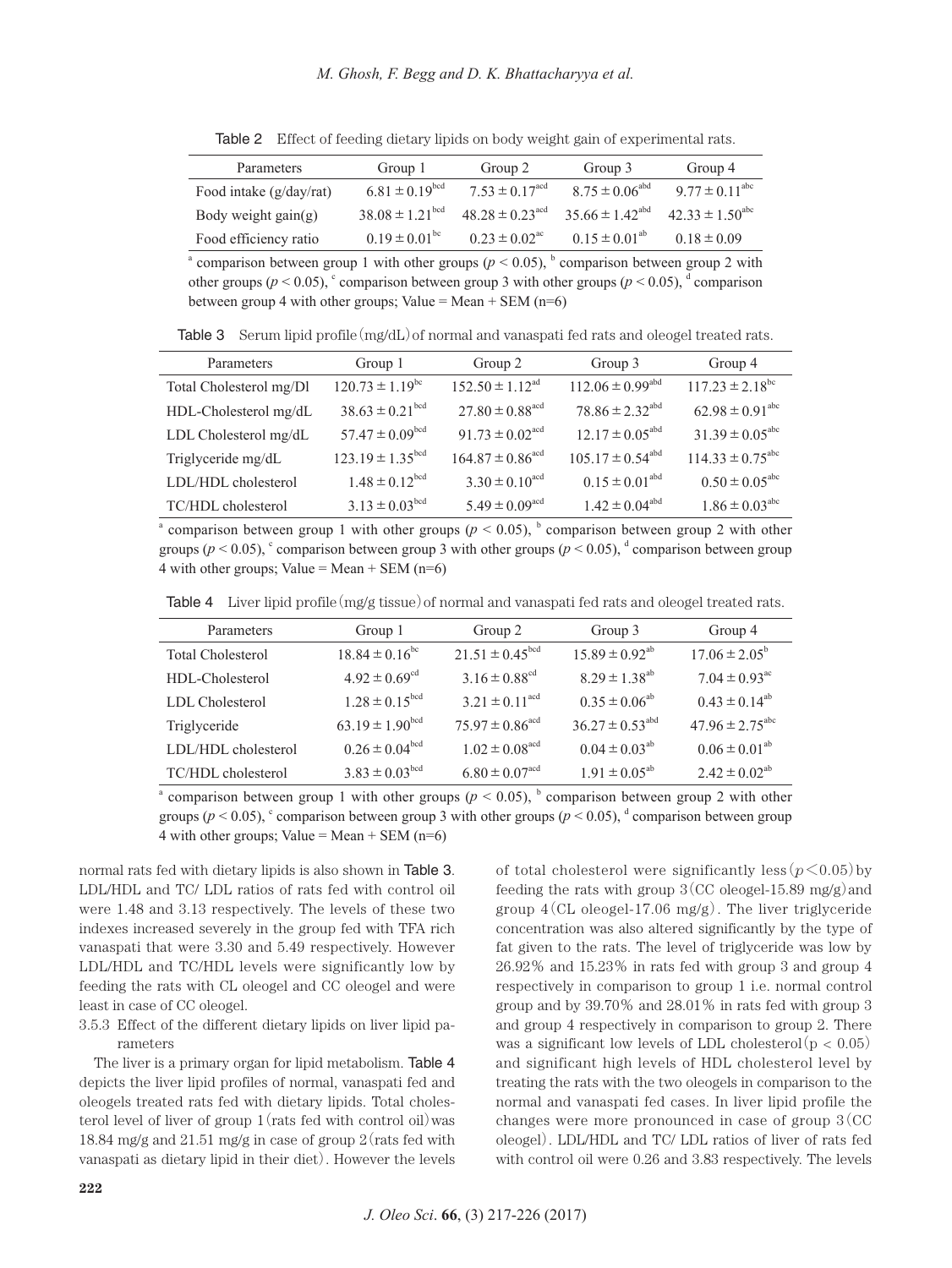| Parameters               | Group 1                   | Group 2                         | Group 3                         | Group 4                        |
|--------------------------|---------------------------|---------------------------------|---------------------------------|--------------------------------|
| <b>Total Cholesterol</b> | $12.87 \pm 1.63^{\circ}$  | $18.88 \pm 3.20$ <sup>acd</sup> | $10.80 \pm 0.44^{\circ}$        | $11.51 \pm 0.73^{\circ}$       |
| HDL-Cholesterol          | $2.92 \pm 0.69$           | $2.02 \pm 0.68^{\circ}$         | $3.59 \pm 0.38^{\circ}$         | $3.04 \pm 0.46$                |
| LDL Cholesterol          | $4.39 \pm 0.15^{bcd}$     | $6.42 \pm 0.11^{\text{acd}}$    | $3.17 \pm 0.06^{\text{abd}}$    | $3.71 \pm 0.14^{\text{abc}}$   |
| Triglyceride             | $27.82 \pm 2.90^{\rm bc}$ | $52.20 \pm 0.86^{\text{acd}}$   | $20.20 \pm 0.72$ <sup>abd</sup> | $23.80 \pm 0.75^{\rm bc}$      |
| Phospholipid             | $7.40 \pm 0.13^{bcd}$     | $5.29 \pm 0.09$ <sup>acd</sup>  | $11.98 \pm 0.67$ <sup>ab</sup>  | $10.89 \pm 0.38$ <sup>ab</sup> |
| LDL/HDL cholesterol      | $1.50 \pm 0.05^{bcd}$     | $3.19 \pm 0.10^{\text{acd}}$    | $0.88 \pm 0.01^{ab}$            | $1.22 \pm 0.05^{ab}$           |
| TC/HDL cholesterol       | $4.41 \pm 0.01^{bcd}$     | $9.35 \pm 0.02^{\text{acd}}$    | $3.01 \pm 0.01^{ab}$            | $3.78 \pm 0.08^{ab}$           |
| Cholesterol/Phospholipid | $1.74 \pm 0.02^{bcd}$     | $3.57 \pm 0.07^{\text{acd}}$    | $0.90 \pm 0.10^{ab}$            | $1.05 \pm 0.02^{ab}$           |

**Table 5** Brain lipid profile ( $mg/g$  tissue) of normal and vanaspati fed rats and oleogel treated rats.

<sup>a</sup> comparison between group 1 with other groups ( $p < 0.05$ ), <sup>b</sup> comparison between group 2 with other groups  $(p < 0.05)$ , comparison between group 3 with other groups  $(p < 0.05)$ , decomparison between group 4 with other groups; Value = Mean + SEM  $(n=6)$ 

of these two indexes increased severely in the group fed with TFA rich vanaspati that was 1.02 and 6.80 respectively. However LDL/HDL and TC/HDL levels were significantly low by feeding the rats with CL oleogel and CC oleogel. The positive changes were also more established in case of CC oleogel.

3.5.4 Effect of the different dietary lipids on brain lipid parameters

Table 5 depicts the brain lipid profiles of normal, vanaspati fed and experimental rats fed with oleogels. Total cholesterol level of brain of rats fed with group 1 was 12.87 mg/g and 18.88 mg/g in case of group 2 fed with vanaspati as dietary lipid in their diet. The levels of total cholesterol however were significantly lower $(p<0.05)$  by treating the rats with two types of oleogels in group  $3(10.80 \text{ mg/g})$  and group  $4(11.51 \text{ mg/g})$ . The brain triglyceride concentration was also altered significantly by the type of fat given to the rats. There was a significant low levels of LDL cholesterol  $(p<0.05)$  and significant high levels of HDL cholesterol level by treating the rats with the two oleogels in comparison to the normal and vanaspati fed cases. The changes were more pronounced in case of group 3 i.e CC oleogel.

LDL/HDL and TC/ LDL ratios of brain of rats fed with control oil were 1.50 and 4.41 respectively. The levels of these two indexes increased severely in the group fed with TFA rich vanaspati that was 3.19 and 9.35 respectively. However LDL/HDL and TC/HDL levels were significantly low by feeding the rats with CL oleogel and CC oleogel and were least in case of CC oleogel.

#### **4 DISCUSSION**

#### 4.1 Gel forming ability

The dissolution of PS with CC and PS with CL as oleogelators in blended oil at 60℃ resulted in the formation of a clear homogenous solution. As temperature was reduced during freezing, change in the solubility parameter of the oleogelator molecules resulted in the precipitation of these molecules in the oil continuous phase. The precipitation of oleogelator molecules promotes cloudy solution. Depending on the concentration of the PS:CC and PS:CL in blended oil, the solution remained either cloudy or an opaque semisolid structure. The concentration of gelator at which the gelation was induced was regarded as the critical gelation concentration $(CGC)$  of the oleogelator. Below the CGC, the final product was a turbid solution and started flowing down by inverting the vials. The samples were considered as oleogels, if the semi-solid solution did not flow when the vials were inverted. The gel forming ability of the samples was visually described in Fig. 1. Blended oil oleogel samples for both groups showed a firm and stable oleogel structures due to distribution of more amounts of oleogelators in oil, resulted in formation of larger building blocks in the medium along with aggregation of building blocks. The oleogel structures thus acquired by formation of more crystal networks and enhanced liquid oil inclusion inside the gel medium.

#### 4.2 Thermal study:

During heating, the two oleogels showed much broad endotherms(Fig. 2). CC oleogel showed onset of melting, two sharp peaks and the end point of melting temperature. Organogels prepared by candelilla wax and rice bran wax revealed similar endothermic characteristics in safflower oil and salad oil, olive oil, camellia oil respectively $27,28$ . This study specified that melting properties of gel samples were directly influenced by the insertion of gelator molecule in the liquid oil phase. The melting zone of the studied oleogel sample was 35℃ to 47℃ which was quite desirable for food application as the activation temperature of pancreatic lipase is approximately at 40℃ for optimum absorption in human body. Oleogel prepared from rice bran wax in salad oil, olive oil and camellia oil exhibited similar results.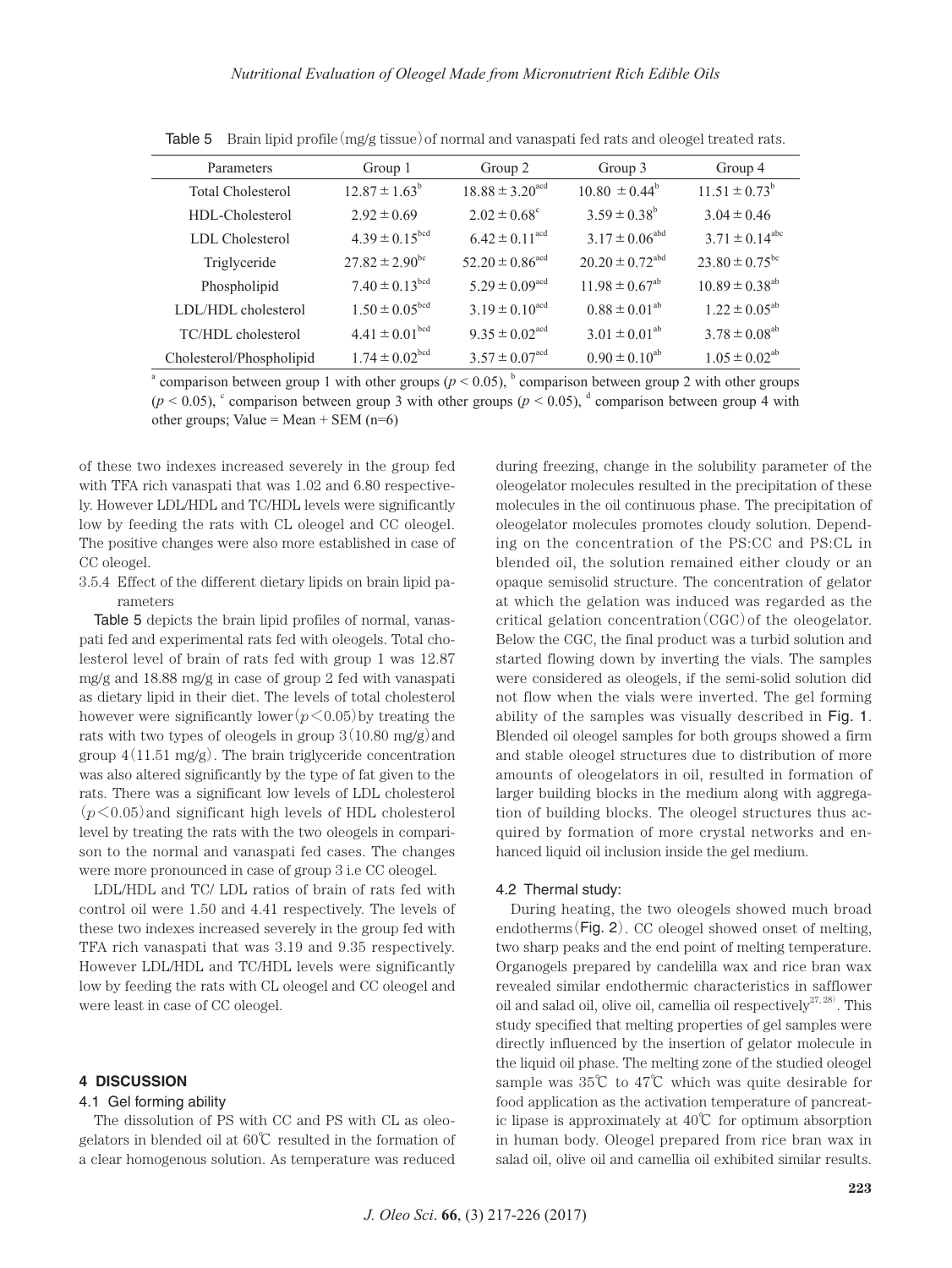Melting temperature is a requisite quality factor in plastic fat industries which assesses the aptness for use in different fat products.

## 4.3 XRD studies

Although there is no study in the literature reporting the XRD data of the oleogels using PS:CC and PS:CL as oleogelators, results of rice bran wax organogels $^{29)}$  have shown that this sample crystallizes in a form which is similar to the ß crystal form of the triacylglycerols. The crystals of triacylglycerols are typically formed in three different polyphorms( $\alpha$ ,  $\beta$  and  $\beta$ ) with hexagonal,  $0_{\perp}$  and triclinic parallel  $(T = )$  subcell packing<sup>30</sup>. Among the three different polyphorms, the fat crystal of beta-prime polymorph exhibit additional functional properties, such as smooth texture and better mouth-feel in several bakery shortenings due to its crystal morphology and optimal melting. Thus the molecular arrangement study of the developed crystal structures of the oleogel samples  $(Fig. 3)$  indicated that the ß' crystal form of the prepared oleogels was able to impart a smooth texture to the fat and results in more uniform, smooth and creamy texture of the optimized samples.

#### 4.4 Feeding experiment

4.4.1 Nutritional Performance of rats fed with experimental oils

The total body weight indicated a decrease in body weight gain from control group in case of administration of CC oleogel and the reverse occurs in the case of CL oleogel (Table 2). This phenomenon could be explained by the fact that oleogels prepared with cetyl laurate and cetyl caplrylate contained medium chain fatty acid[MCFA]i.e. lauric acid and caprylic acid respectively while diet of the normal and vanaspati fed group did not contained any MCFA. These MCFAs have lower calorie content and do not promote fat deposition in the body. They also contributed to enhanced metabolism to burn even more calories. However, the increase in body weight in case of CL group might be due to higher food intake of that group.

4.4.2 Effect of the different dietary lipids on serum lipid parameters

The serum lipid profile of normal rats fed with several dietary lipids is shown in Table 3. The type of fat consumed altered the cholesterol level in serum. It can be concluded that if the rats were fed with experimental oleogels the levels of LDL cholesterol and triglyceride was seen to be significantly low $(p<0.05)$  in comparison to the rats fed with control oils or TFA rich vanaspati. The level of HDL cholesterol, which is known as good cholesterol, was found to be present in significantly high level( $p \leq 0.05$ ) by incorporating CC oleogel and CL oleogel in the diets of the rat. The HDL level was most in case of CC oleogel in comparison to the CL oleogel. In addition TC/HDL cholesterol and LDL/HDL cholesterol ratio were also significantly low in rats fed with CC oleogel and CL oleogel where as these ratios were severely increased in case of rats treated with TFA rich vanaspati. The TC/HDL cholesterol and LDL/HDL cholesterol ratio were least in case of CC oleogel in comparison to the CL oleogel.

The potential harmful effect of hypercholesterolemia is that it promoted increased serum total cholesterol, serum LDL cholesterol and serum triglyceride levels and further there is affirmative relationship between atherosclerosis and hypercholesterolemia. The total/high-density lipoprotein(TC/HDL)cholesterol and LDL/HDL cholesterol ratios, are known as the atherogenic or Castelli index and used as primary indicators of cardiovascular risk. Individuals with a high TC/HDL cholesterol or LDL/HDL cholesterol ratio have higher cardiovascular risk due to the disproportion between the cholesterol carried by atherogenic and protective lipoproteins. This phenomenon may owe to enhance in the atherogenic component contained in the numerator, a decrease in the anti-atherosclerotic attribute of the denominator, or both $^{31}$ . The greatest risk of developing arthrosclerosis is shown with an LDL/HDL ratio $>3.5$  and with TC/HDL cholesterol ratio $>5$ . Data suggested that n-3 fatty acids in the diet had protective effects against cardiovascular disease<sup>32, 33)</sup>. It has been shown from the result that the use of PUFA rich oil in the diet as a lipid medium for preparation of oleogel products can be act as the factor for lowering serum concentration of cholesterol and triglycerides which are mainly the determinants of hypercholesterolemia. The lower serum concentration of cholesterol level was due to the reduction in serum LDL concentration. Low cholesterol level is considered to be a strong defense tactic in the prevention of a number of chronic diseases. The emulsification of dietary fats results in decrease of the size and increase the specific surface area of the fat droplets. Furthermore, the adsorption of lipase is affected by the firmness of the fat droplets. As a result the kinetics of lipid hydrolysis and absorption are affected by the emulsification of dietary fats. Vanaspati is a type of plastic  $fat[hy$ drogenated / interesterified / fractionated or blended products of appropriate fat and fat products and also contain sesame oil and vitamin A and DJsoon achieve popularity as there is a constant demand for comparatively cheap alternative for the same appearance, flavor and taste which could partially or wholly able to replace the use of butter or ghee in bakery industries. However sometimes vanaspati along with water and emulsifier can also be a common practice for similar kind of application. For those cases vanaspati are water-in-oil emulsion, so their lipid components contain emulsified water droplets, while the lipids of the oleogel are present in simple bulk state. This difference contributed significantly in the variation of lipid metabolism that was observed in this study. This explanation demonstrated that the distribution of lipid in oleogel structure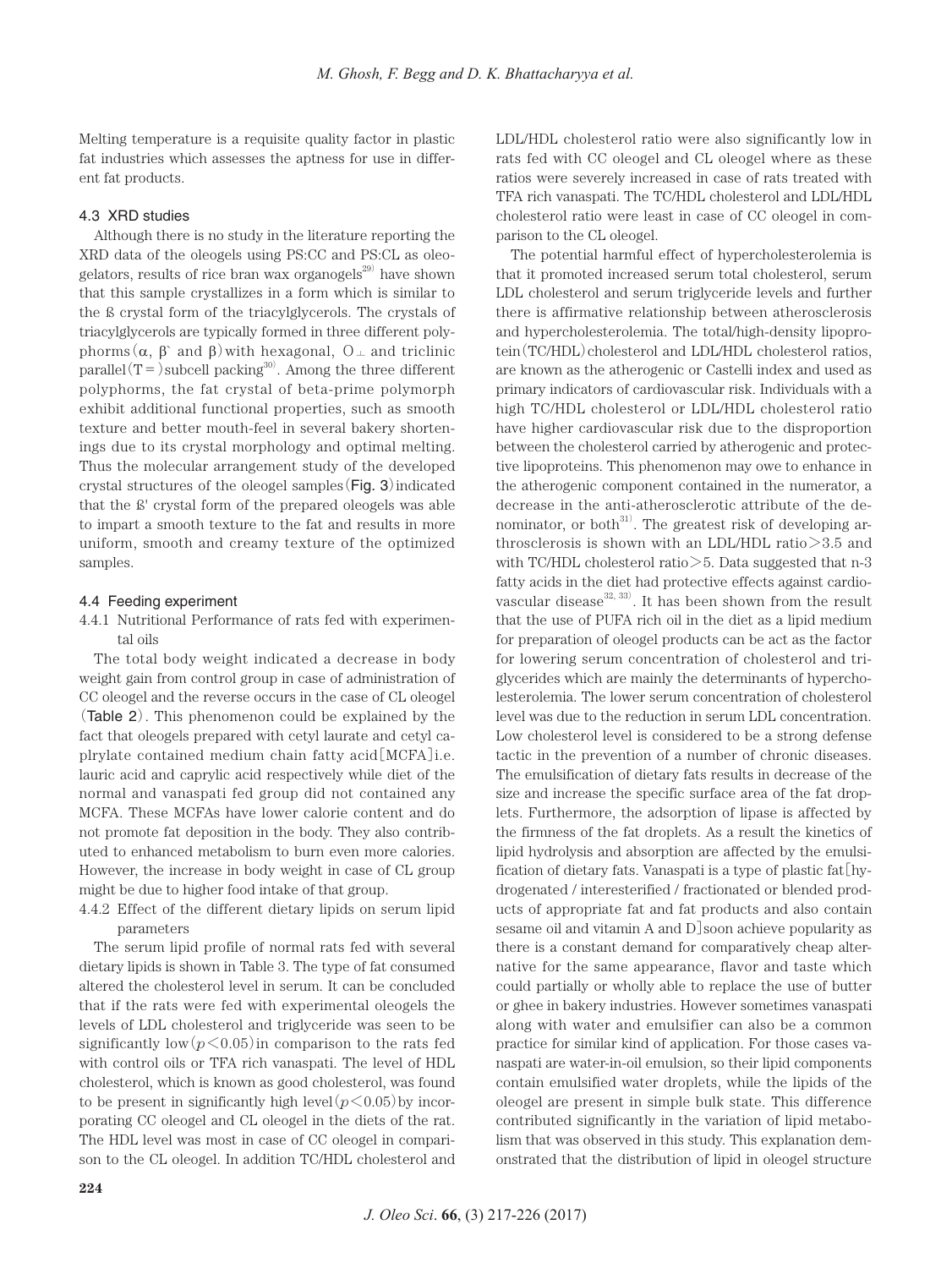had a remarkable affirmative role in reduction of cholesterol level which proved the suitability for use of the prepared oleogel products as a healthy alternative spread fat.

4.4.3 Effect of the different dietary lipids on liver lipid parameters

The data related to liver lipid profile (Table 4) revealed that feeding the rats with oleogels resulted in a lower level of total cholesterol, LDL cholesterol and triglyceride and significant increase in HDL cholesterol from both in normal and vanaspati fed condition. In the present study, oleogel prepared with the blend of RBO and FSO, contained high amount of poly unsaturated fatty acids(PUFA). In addition to that both the oleogel samples were enriched with medium chain fatty acids(MCFA)[caprylic acid or lauric acid]as the oleogelator molecules. Literature suggested that higher content of unsaturated fatty acids reduces the cholesterol and triglyceride level $34$ . In liver, PUFA inhibits the action of HMG CoA reductase and increases the content of unsaturated fatty acids in the liver lipids. MCFA decreased cholesterol biosynthesis by forming less acetyl CoA molecules after metabolism in comparison to LCFA in liver. Hence, it could be assumed that presence of both MCFA and PUFA in oleogel samples is responsible for cholesterol lowering property in the liver while reverse occurs in case of vanaspati intake.

4.4.4 Effect of the different dietary lipids on brain lipid parameters

Cholesterol is the key organic molecule in the brain, making up half the dry weight of the brain. It maintains neurotransmitter and brain function, builds brain and nerve tissue, and nourishes the immune system. The phospholipid level however was higher by the administration of oleogel in brain lipids in comparison to normal and vanaspati treated groups(Table 5). In addition the cholesterol and phospholipids ratio, another index of atherosclerosis was lower by the administration of oleogel in brain lipids in comparison to normal and vanaspati treated groups. Phospholipids play important roles in the structure and function of brain cell membranes and cell signaling. Phospholipids, in high concentrations are found in the lining of practically every cell of the body, including brain cells. They help brain cells to communicate and influence the receptors to function properly. Thus the increase in the phospholipids by the experimental oleogels enhanced the protective role of phospholipids on brain.

## **5 Conclusion**

This present study exposed the eligibility of the mixture of PS with CC and CL separately to act as oleogelators and form stable oleogel structures in health oil like RBO and FSO blend. Among the two types of oleogelators used, the oleogel prepared with 15 weight% PS and CC at 2:1 molar ratio acquired the desired oleogel structure along with desired thermal and crystal properties. With no such work done so far, using these starting materials, it is expected that this study would promote a new area of research in the field of edible oil. From the *in vivo* study of both of these oleogels, it could be stated that they were capable of reducing the bad cholesterol level as well as enhancing the good cholesterol level by which the possibility of several health threatening diseases were diminished while TFA rich vanaspati treated group developed hypercholesterolemia. The health benefits were more pronounced in case of CC oleogel. Adopting the oleogelation technology along with the use of blended oil, this study could promote a novel approach in the formulation of *trans* free fat based product.

#### **Conflict of Interests**

The authors declare that they have no conflict of interests.

#### **Acknowledgement**

This research work was funded by Department of Science and Technology(DST)sponsored by INSPIRE fellowship.

#### **References**

- 1) Koletzko, B.; Decsi, T. Metabolic aspect of *trans* fatty acids. *Clin. Nutr.* 16, 229-237(1997).
- 2) Brunello, N.; McGauley, S.E.; Marangoni, A.G. Mechanical properties of cocoa butter in relation to its crystallization behavior and microstructure. *Lebensm. Wiss. Technol.* 36, 525-532(2003).
- 3) Graef, V.D.; Foubert, I.; Smith, K.W.; Cain, F.W.; Dewettinck, K. Crystallization behavior and texture of *trans*containing and trans-free palm oil based confectionery fats. *J. Agric. Food Chem.* 55, 10258-10265(2007).
- 4) Rogers, M.A.; Wright, A.J.; Marangoni, A.G. Nanostructuring fiber morphology and solvent inclusions in 12-hydroxystearic acid / canola oil organogels. *Curr. Opin. Colloid Interface Sci.* 14, 33-42(2009).
- 5) Rogers, M.A. Novel structuring strategies for unsaturated fats – Meeting the zero-trans, zero-saturated fat challenge: A review. *Food Res. Int.* 42, 747-753(2009).
- 6) Hughes, N.E.; Marangoni, A.G.; Wright, A.J.; Rogers, M.A.; Rush, J.W.E. Potential food applications of edible oil organogels. *Trends Food Sci. Tech.* 20, 470-480  $(2009)$ .
- 7) Dassanayake, L.S.K.; Kodali, D.R.; Ueno, S. Formation